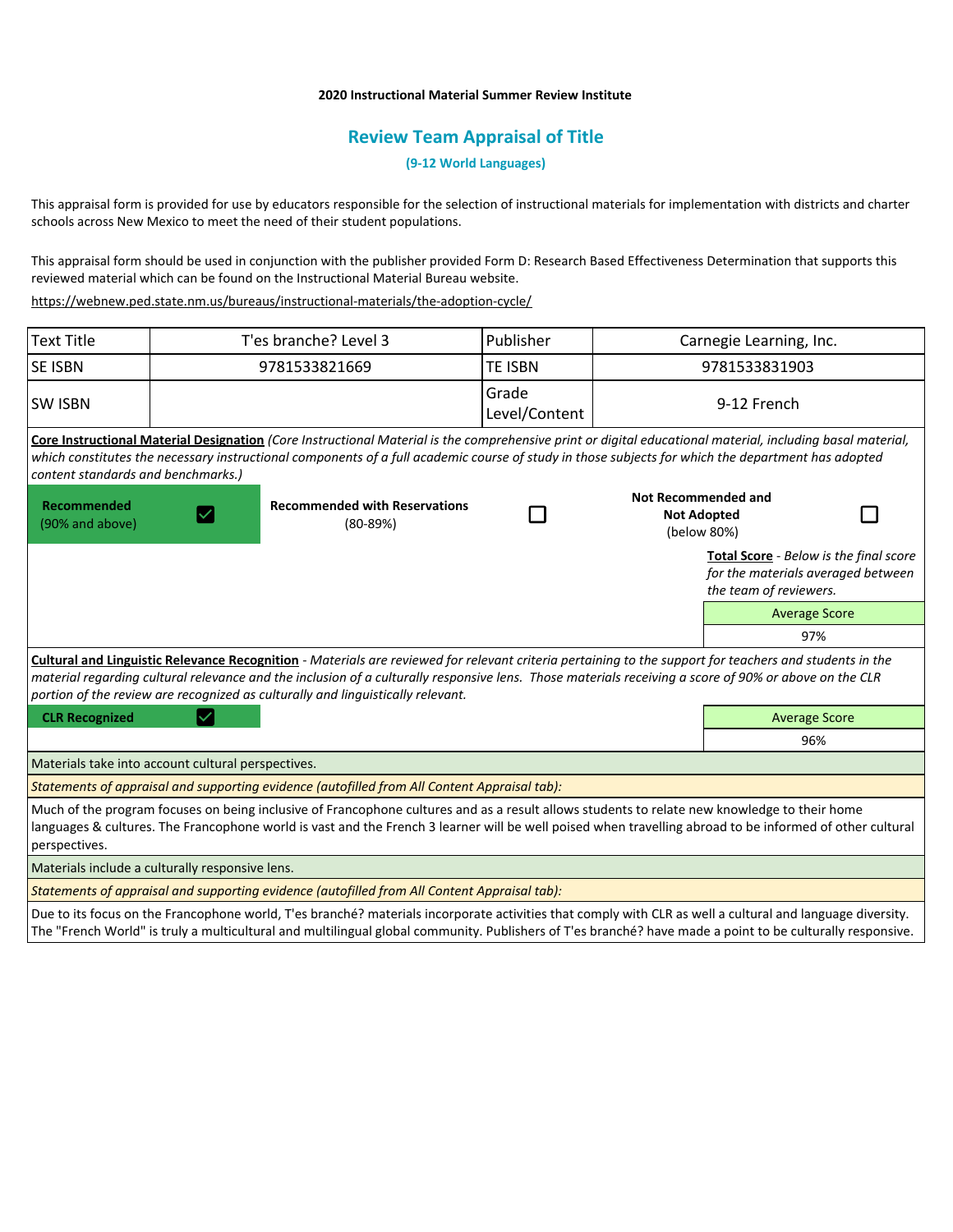**Standards Review** *- Materials are reviewed for alignment with the state adopted content standards, benchmarks and performance standards.*

Average Score 97%

Materials align with grade level standards overall.

*Statements of appraisal and supporting evidence:* 

*T'es branché Level 3* provides a solid third year program which builds upon the materials for the first two years. Students engage with more and more complex topics and tasks and develop their skills more fully. The scope and sequence are well paced and thorough as students move toward intermediate proficiency.

Materials align with communication standards.

*Statements of appraisal and supporting evidence:* 

*T'es branché Level 3* provides students the opportunity to communicate in a variety of contexts in interpersonal, interpretive, and presentational modes. Students negotiate meaning as they speak and write about relevant universal and culture-specific topics. They understand what they hear and read about the French-speaking world and they explain what they know to various audiences as they perform a multitude of tasks throughout the program.

Materials align with cultures standards.

*Statements of appraisal and supporting evidence:* 

The materials provide opportunities for students to engage with cultural topics across the diversity and continents of the Francophone world. Students investigate cultural practices and products and analyze the relationship between them and the cultures they come from. They hear a wide diversity of perspectives that inform their ability to interact with cultural competence.

Materials align with connections standards.

*Statements of appraisal and supporting evidence:* 

Students learning French through the *T'es branché* program build their knowledge of history, art, literature, music, and sociology through the lens of the Francophone world. They ponder complex problems and issues as they access diverse perspectives on other disciplines while engaging with these topics in oral and written French.

Materials align with comparisons standards.

*Statements of appraisal and supporting evidence:* 

The materials provide students a chance to compare the French and English languages as they go deeper into complex grammar structures. They explicitly compare the cultures of the French-speaking world to their own and reflect upon the concept of culture as well as its practices and products.

Materials align with communities standards.

*Statements of appraisal and supporting evidence:* 

Students work collaboratively on the complex tasks of third-year French. The materials enable students and teachers to develop classroom communities as well as reach out to French speakers all over the globe. The text encourages students to use French for enjoyment and enrichment through a myriad of tasks and projects.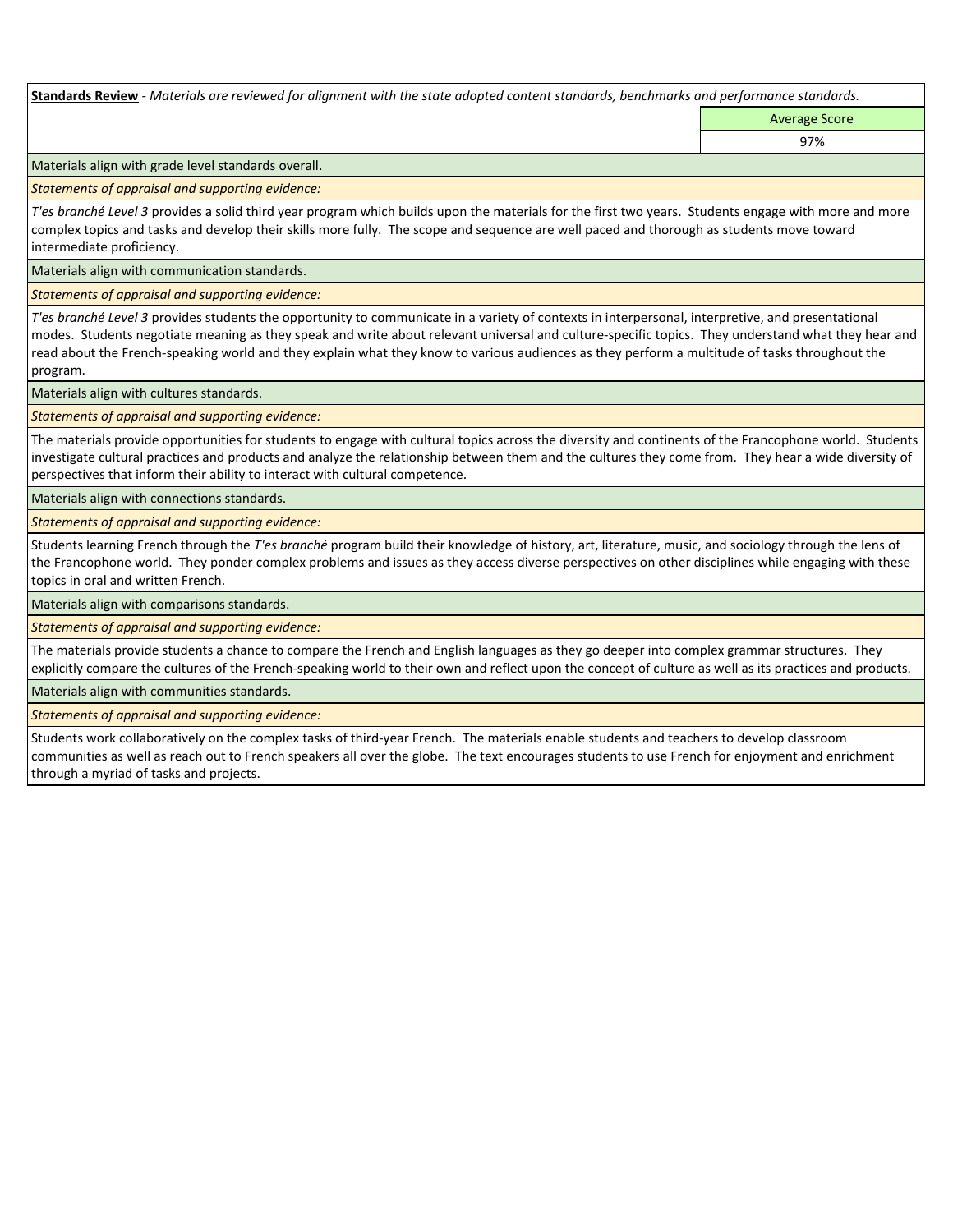**WL Content Review** *- Materials are reviewed for relevant criteria pertaining to the support for teachers and students in the specific content area reviewed.*

Average Score

99%

Materials provide a selection and range of high-quality texts worthy of students' time and attention, exhibiting exceptional craft and thought and/or providing useful information.

*Statements of appraisal and supporting evidence:* 

In the third level of *T'es branché?,* there is a wide range of texts at a higher level that allow students to continue to expand their knowledge of the language and cultures studied. The material provides texts in a variety of formats and they touch on topics and issues that are relevant to diverse groups of students.

Questions in the materials are high-quality text-dependent and text-specific questions. The overwhelming majority of these questions are text-specific and draw student attention to the particulars in the text.

*Statements of appraisal and supporting evidence:* 

The material provides exercises that include questions based on the texts and which require students to use textual support to enhance their responses. The questions give students the opportunity to use the target language meaningfully and think critically about texts.

Materials provide scaffolding and supports to enable students' learning of World Languages.

*Statements of appraisal and supporting evidence:* 

The material gives guidance for teachers and students throughout the program. There are specific strategies to adapt the material for advanced learners as well as suggestions for modifying the program for learners with different challenges. Passport, the online component, also allows for adaptation and blended learning.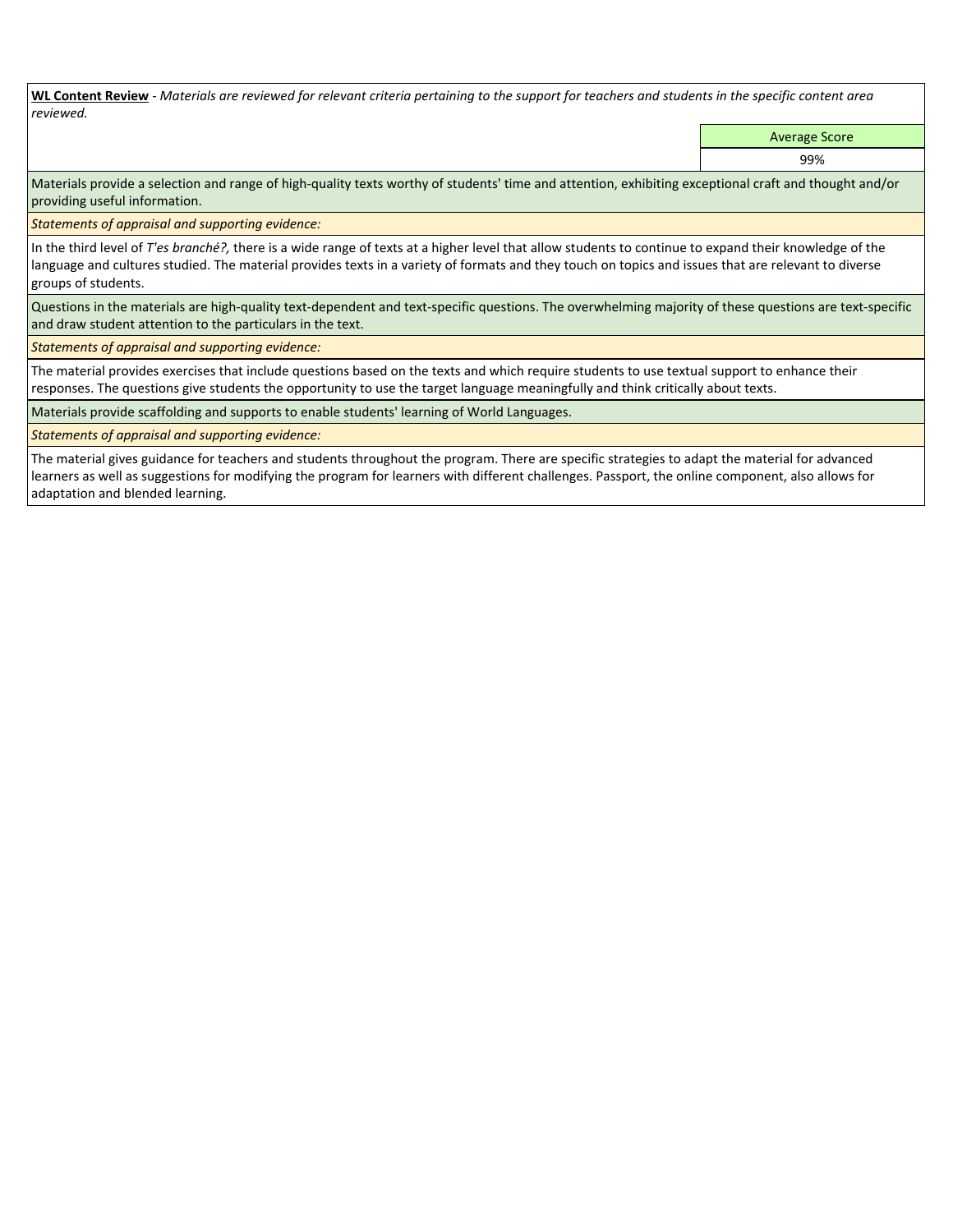**All Content Review** *- Materials are reviewed for relevant criteria pertaining to the support for teachers and students in the material regarding the progression of the standards, lesson structure, pacing, assessment, individual learners and cultural relevance.*

> Average Score 97%

Materials are coherent and consistent with the high school standards that all students should study in order to be college and career ready.

*Statements of appraisal and supporting evidence:*

*T'es branché* continues to provide a program that incorporates the standards and allows opportunities for developing college and career readiness skills. The Bilan cumulatif familiarizes students with the layout of the AP exam and the French in the Workplace sections in the material give suggestions for finding French-related careers. The third level of *T'es branché?* brings students one step closer to reaching the AP level of the program.

Materials are well designed and take into account effective lesson structure and pacing.

*Statements of appraisal and supporting evidence:*

The formatting of the material is similar to the previous two levels of the program. The layout, both text and online, allows for efficient and effective learning. The units are built upon previous knowledge and the pacing is appropriate for the level of French that is being studied.

Materials support teacher planning, learning, and understanding of the standards.

*Statements of appraisal and supporting evidence:*

The teacher's edition provides guidance and support for using the material. There are suggestions for incorporating use of Passport, the digital component, throughout the text. Lesson plan templates are available as well as ideas for pacing.

Materials offer teachers resources and tools to collect ongoing data about student progress on the standards.

*Statements of appraisal and supporting evidence:*

There are comprehensive resources and tools for teachers to collect ongoing data about student progress in both the TE and Passport programs. The online platform includes a gradebook and a feature that notifies teachers of unsubmitted or late assignments. The culminating summative assessment appears to be the AP exam. The online program has Pre-AP and Pre-Tests that students can take to check their proficiency prior to taking the AP exam.

Materials support effective use of technology to enhance student learning. Digital materials are accessible and available in multiple platforms.

*Statements of appraisal and supporting evidence:*

Passport digital material contributes to the overall effectiveness of the T'es branché? program and is complete. It includes audio, video and extended readings. The program appears to be "platform neutral" and was accessed on a Mac as well as through Google Chrome.

Materials can be easily customized for individual learners.

*Statements of appraisal and supporting evidence:* 

The *T'es branché?* program has ample guidance for all kinds of student populations including Special Needs, Behavior, Acceleration and Deceleration, Multiple Intelligences and Learning Styles. Further guidance is provided for making text to self and text to world connections throughout the TE.

Materials give all students extensive opportunities and support to explore key concepts.

*Statements of appraisal and supporting evidence:*

All of the materials have options for lesson plans, sequencing and pacing that teachers can use to reach a variety of learner levels. The wide range of activities include web searches, final projects in a variety of modalities and application to career readiness. Further support is found in the Passport program wherein there are additional assessment opportunities, extension activities and printable workbooks.

Materials take into account cultural perspectives.

*Statements of appraisal and supporting evidence:*

Much of the program focuses on being inclusive of Francophone cultures and as a result allows students to relate new knowledge to their home languages & cultures. The Francophone world is vast and the French 3 learner will be well poised when travelling abroad to be informed of other cultural perspectives.

Materials include a culturally responsive lens.

*Statements of appraisal and supporting evidence:*

Due to its focus on the Francophone world, *T'es branché?* materials incorporate activities that comply with CLR as well a cultural and language diversity. The "French World" is truly a multicultural and multilingual global community. Publishers of *T'es branché?* have made a point to be culturally responsive.